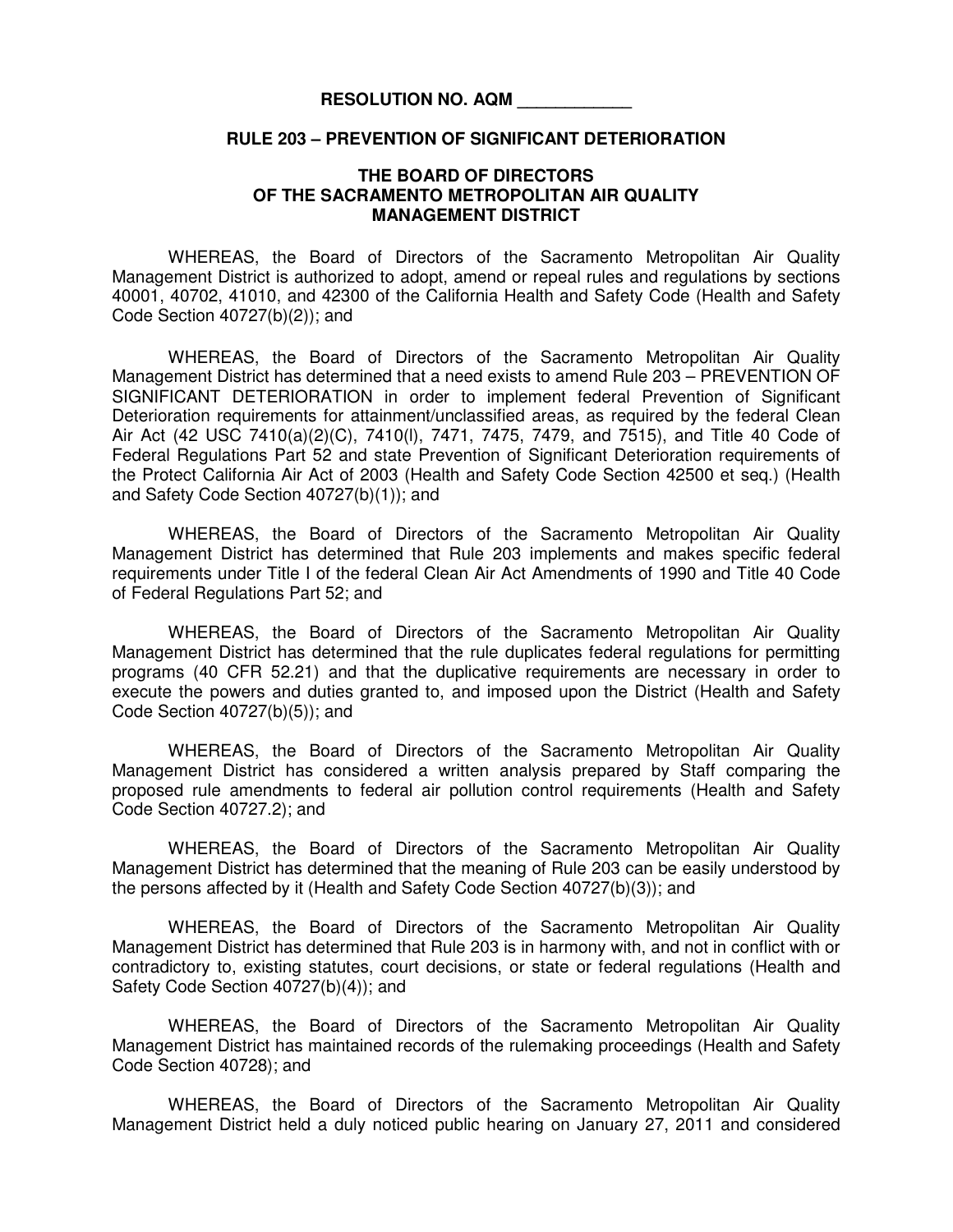Board Resolution Rule 203, Prevention of Significant Deterioration January 27, 2011, Page 2

public comments on the proposed amendments to the rule (Health and Safety Code Sections 40725 and 40726); and

WHEREAS, the Board of Directors of the Sacramento Metropolitan Air Quality Management District has considered the socioeconomic impacts of the rule amendments (Health and Safety Code Section 40728.5); and

WHEREAS, the California Environmental Quality Act (CEQA), under Section 15308 of the State CEQA Guidelines, exempts actions by a regulatory agency for the protection of the environment; and Section 15061(b)(3) of the State CEQA Guidelines exempts actions that can be seen with certainty that there is no possibility that such actions may have a significant adverse effect on the environment.

NOW, THEREFORE, BE IT RESOLVED THAT the amendment of Rule 203 is exempt from CEQA; and

BE IT FURTHER RESOLVED THAT the Board of Directors of the Sacramento Metropolitan Air Quality Management District approves and adopts the amendment of Rule 203 – PREVENTION OF SIGNIFICANT DETERIORATION.

BE IT FUTHER RESOLVED THAT the Board of Directors of the Sacramento Metropolitan Air Quality Management District directs that Staff expedite submittal of Rule 203 and request the California Air Resources Board submit Rule 203 to U.S. Environmental Protection Agency before January 31, 2011.